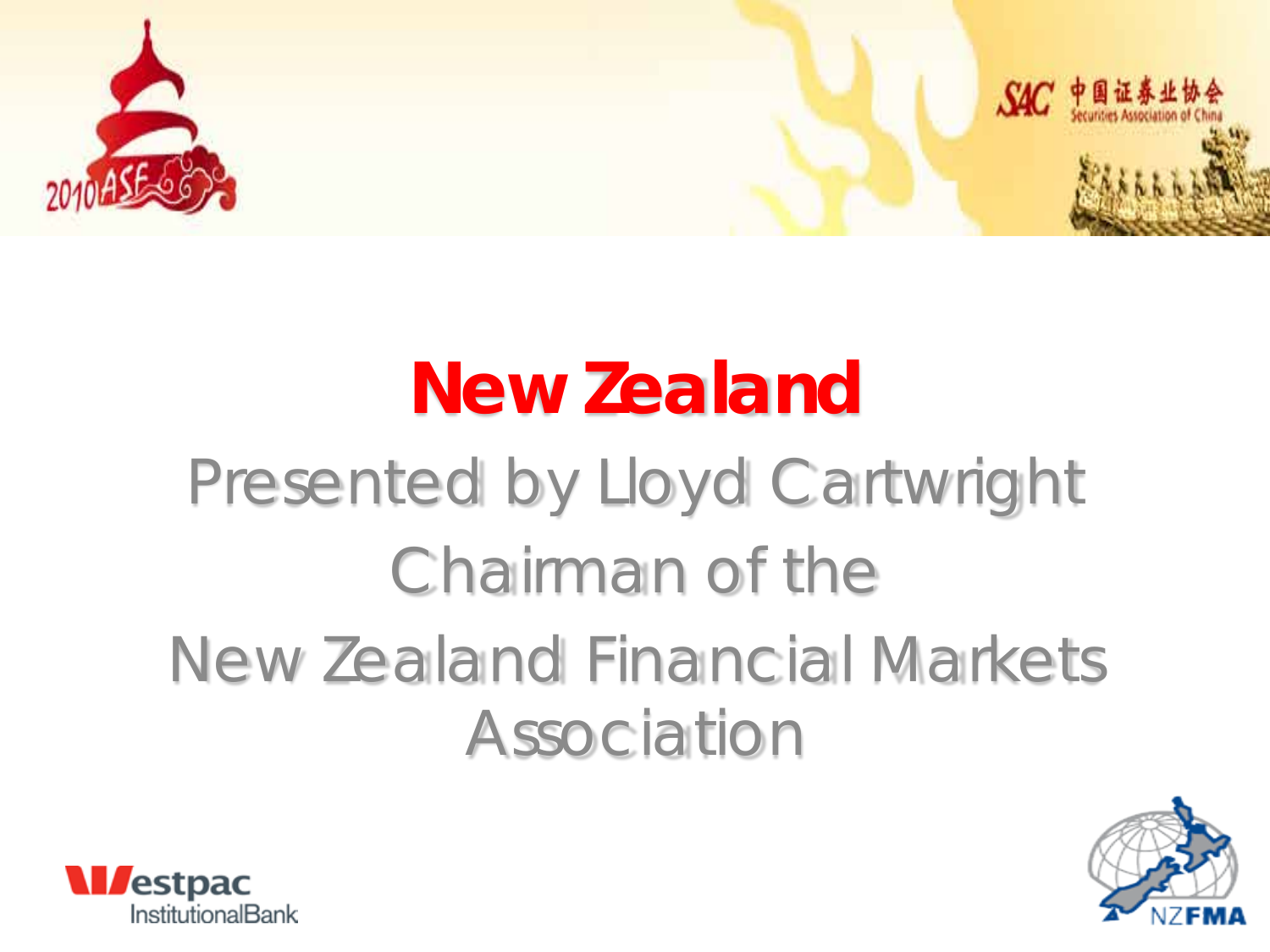

### § **Economic Background**

- NZ Economy emerging from recession
- Export driven, consumer slow to respond
- Repeated collapse of finance companies highlighting governance
- Fiscal position strong

### § **Capital Markets**

- Government Issuance rising
- Corp Issuance





 $SAC$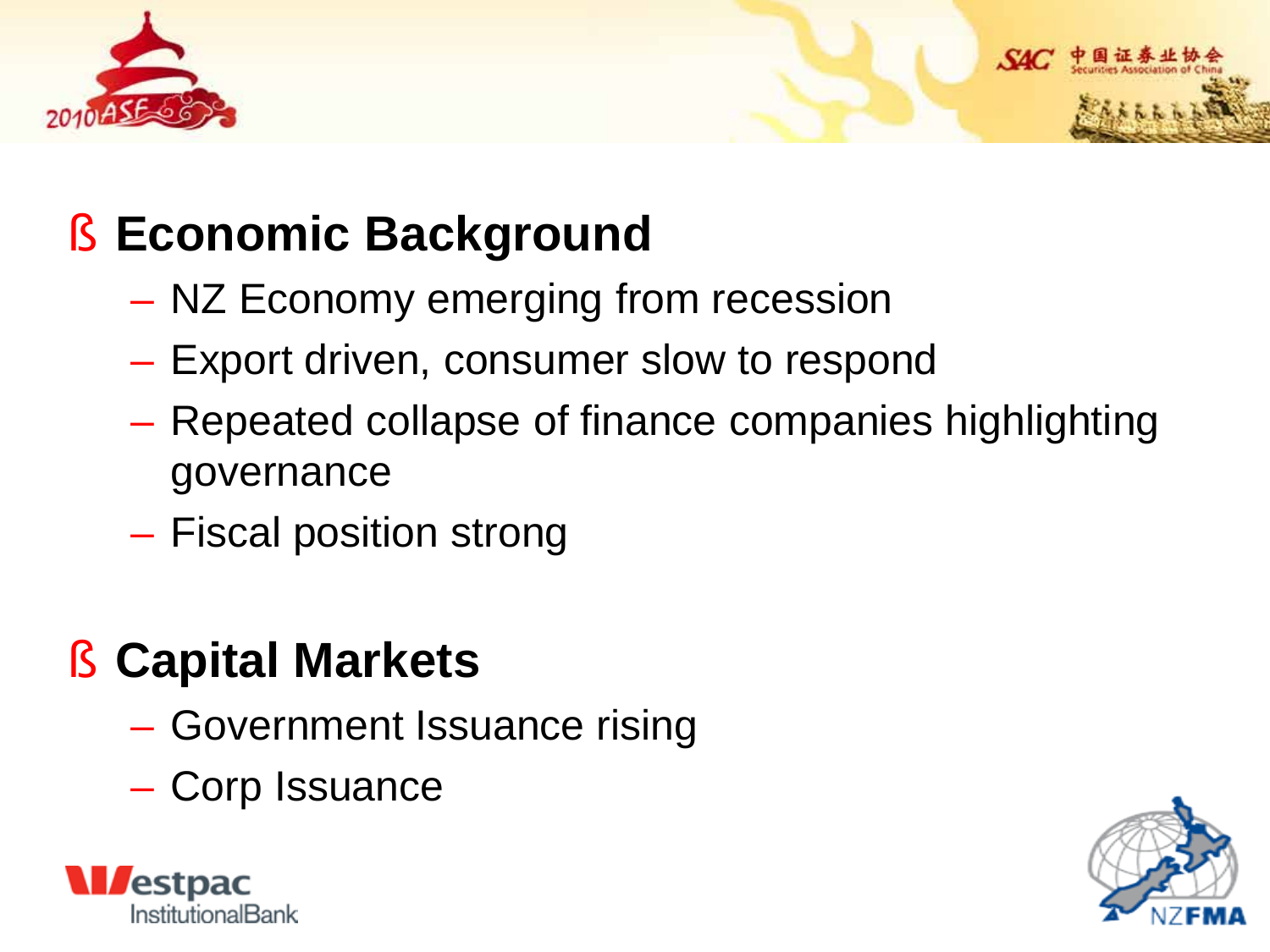



 $S4C$ 

国证券士

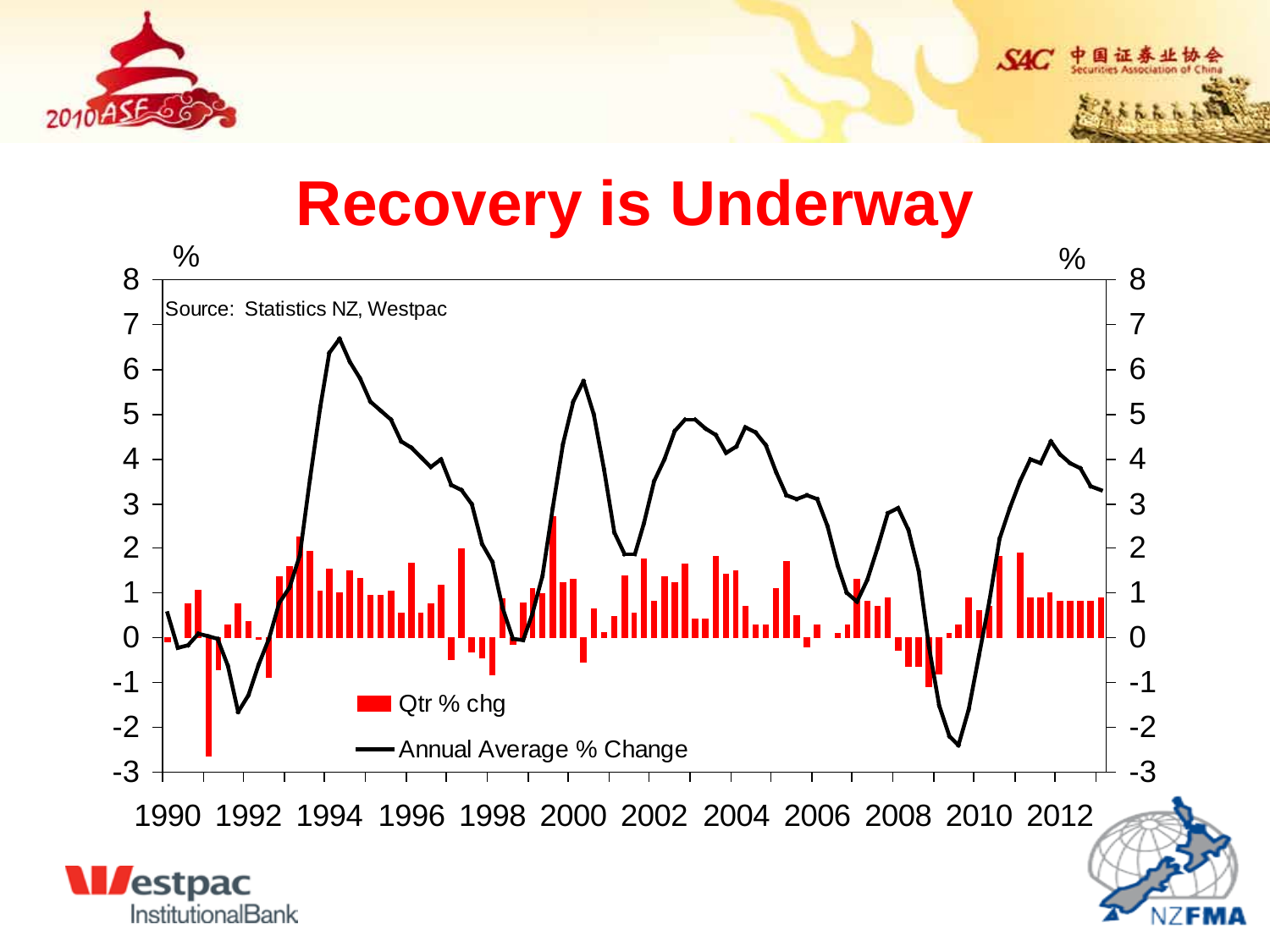



## **Commodity Price Recovery**

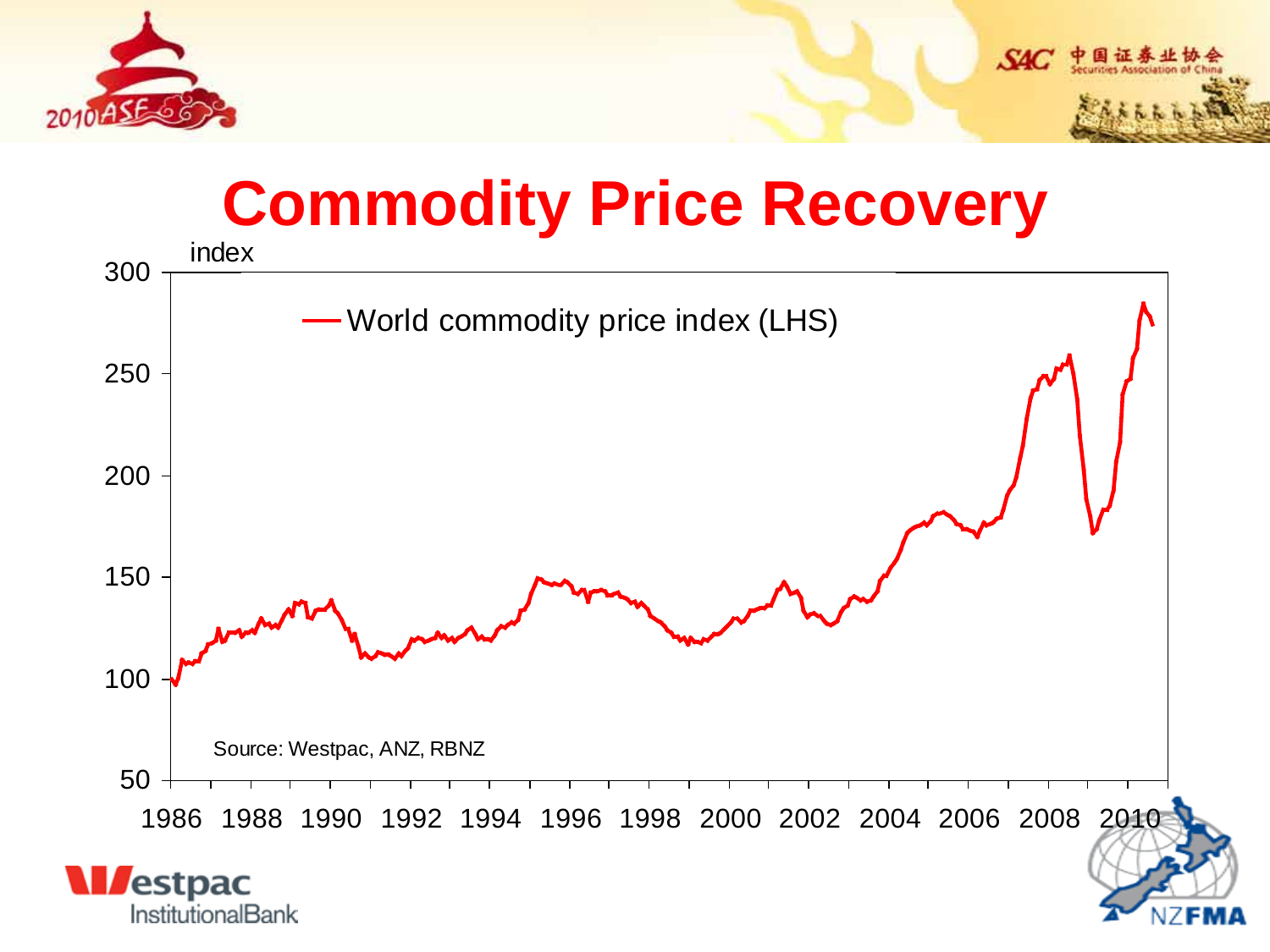

#### **The Changing Face of New Zealand Exports**

 $S4C$ 

国证券士

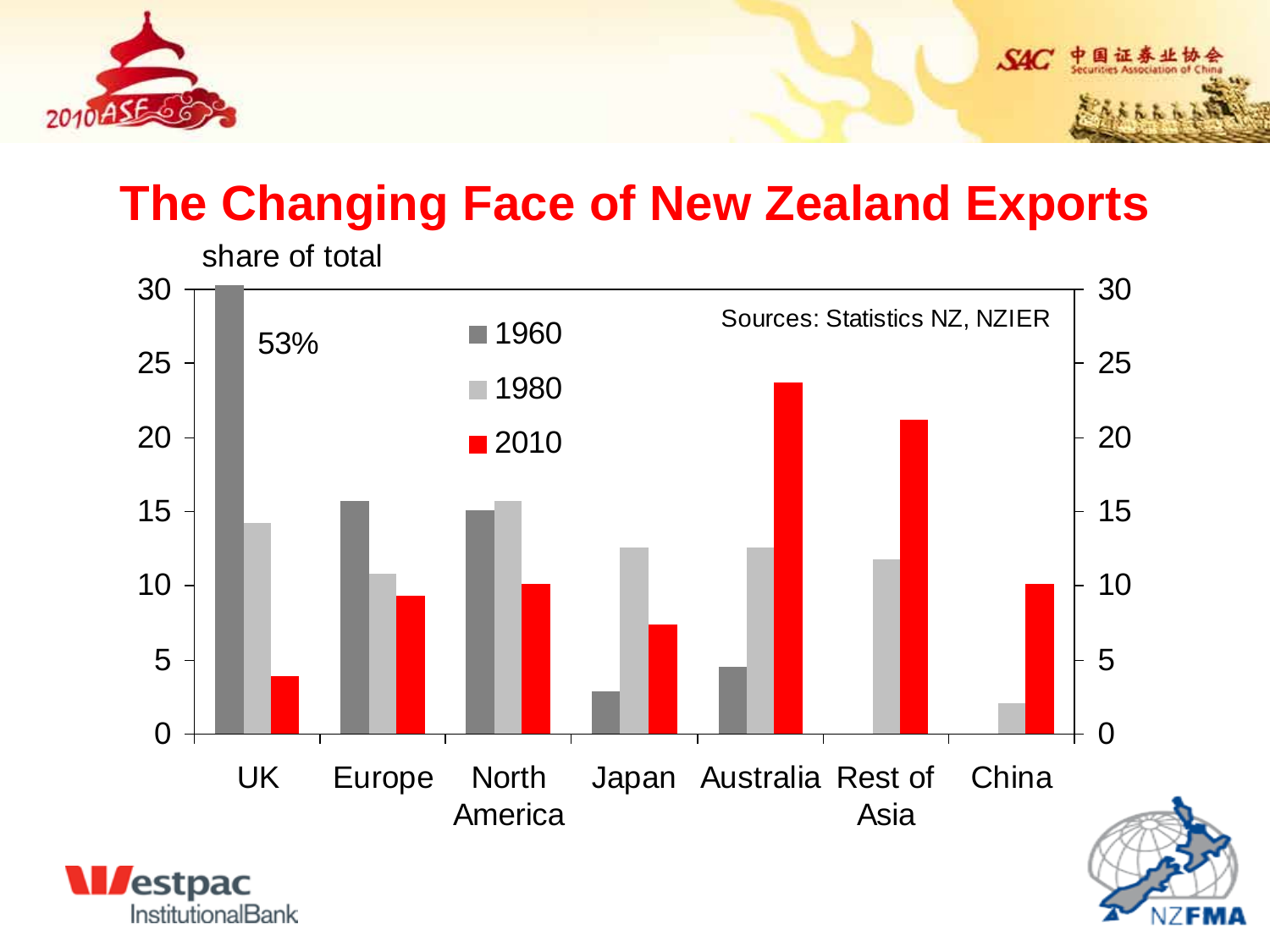

## **Bond Market Performance**

- **§** Secondary market activity has improved
- **§** Increased Issuance
- § Yield spreads not compelling for Uridashi/Eurobond **Issuance**
- § NZ Treasury/NZFMA initiatives to improve liquidity & participation
	- Establishment of Bond Market Working Group
	- Establishment of `tap' & `reverse' tenders
	- Introduction of larger tenders
	- Conducting global road shows to promote bonds



 $SAC$ 

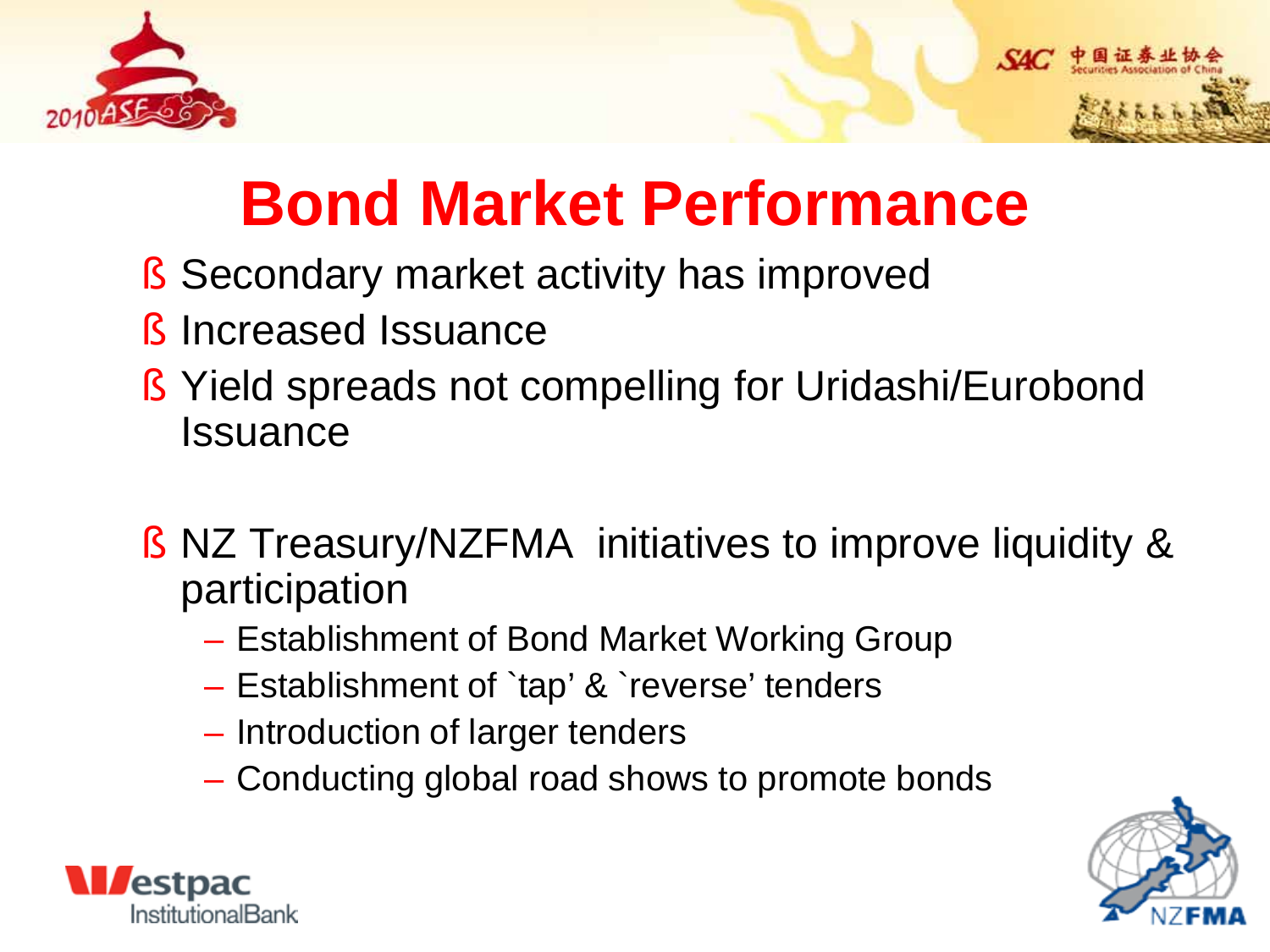

#### NZGB issuance projected to decline

 $S4C$ 

国证券业

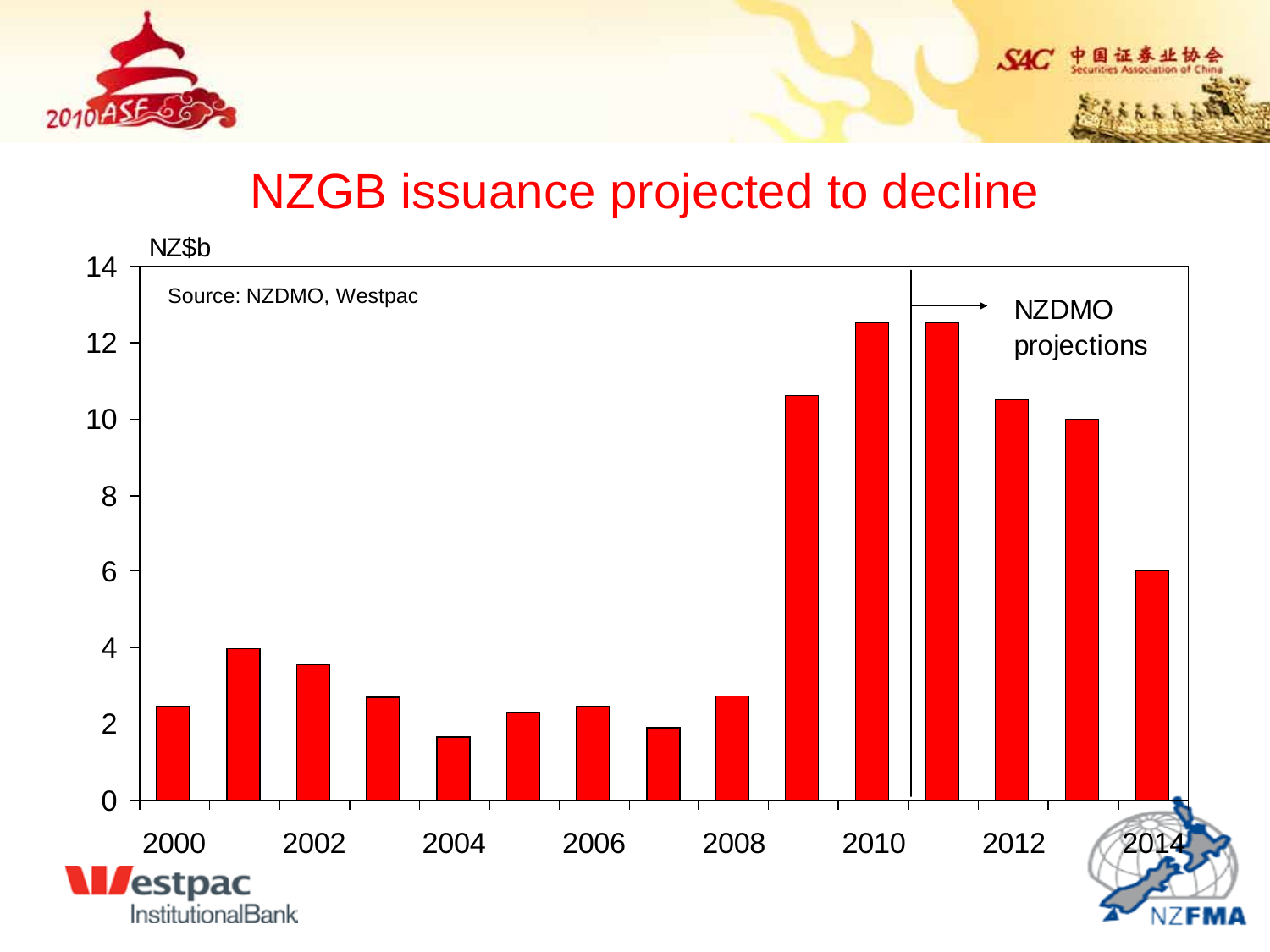



#### **NZ yields not yet compelling**

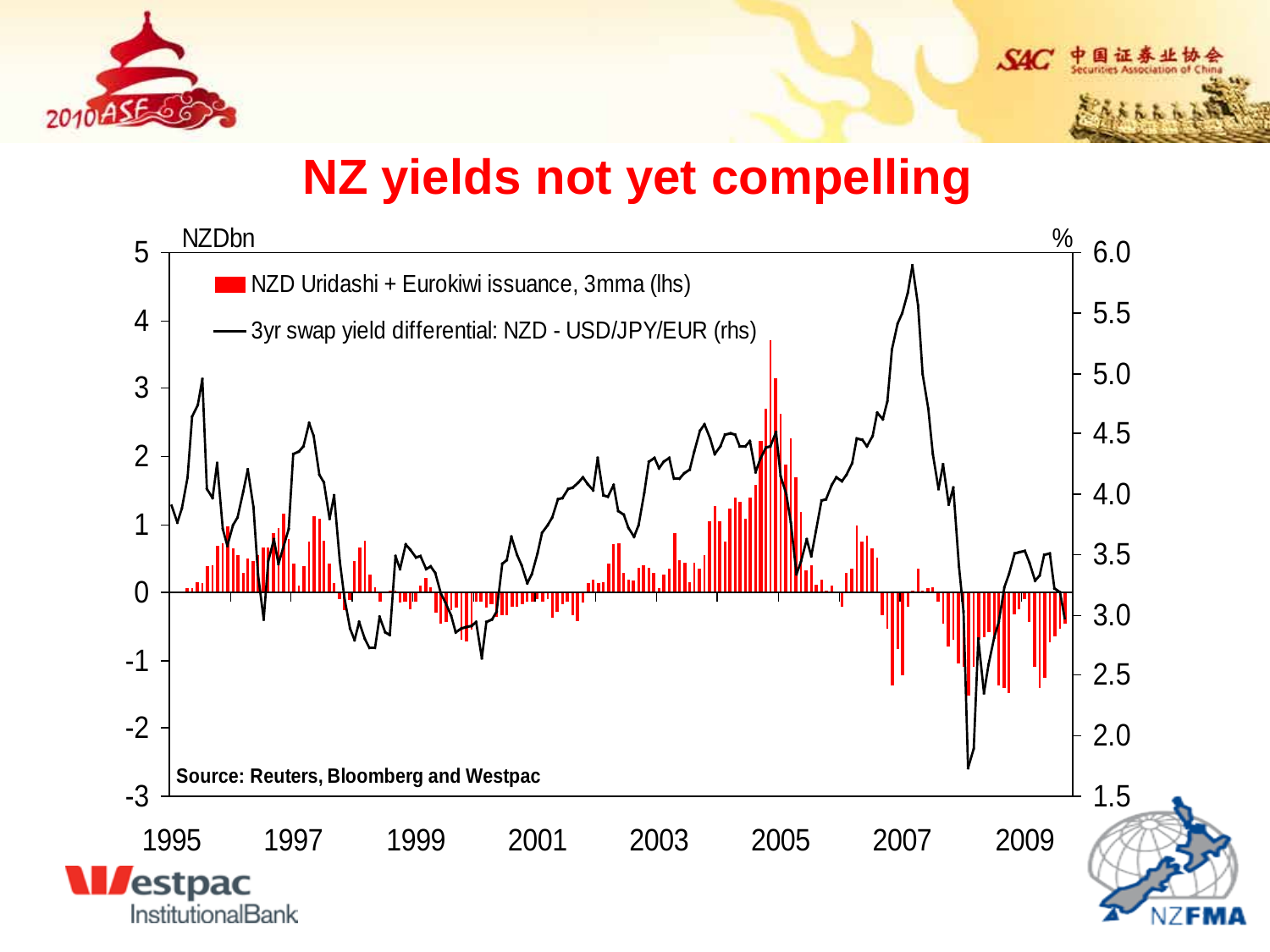



 $S4C$ 

国证券业

NZI

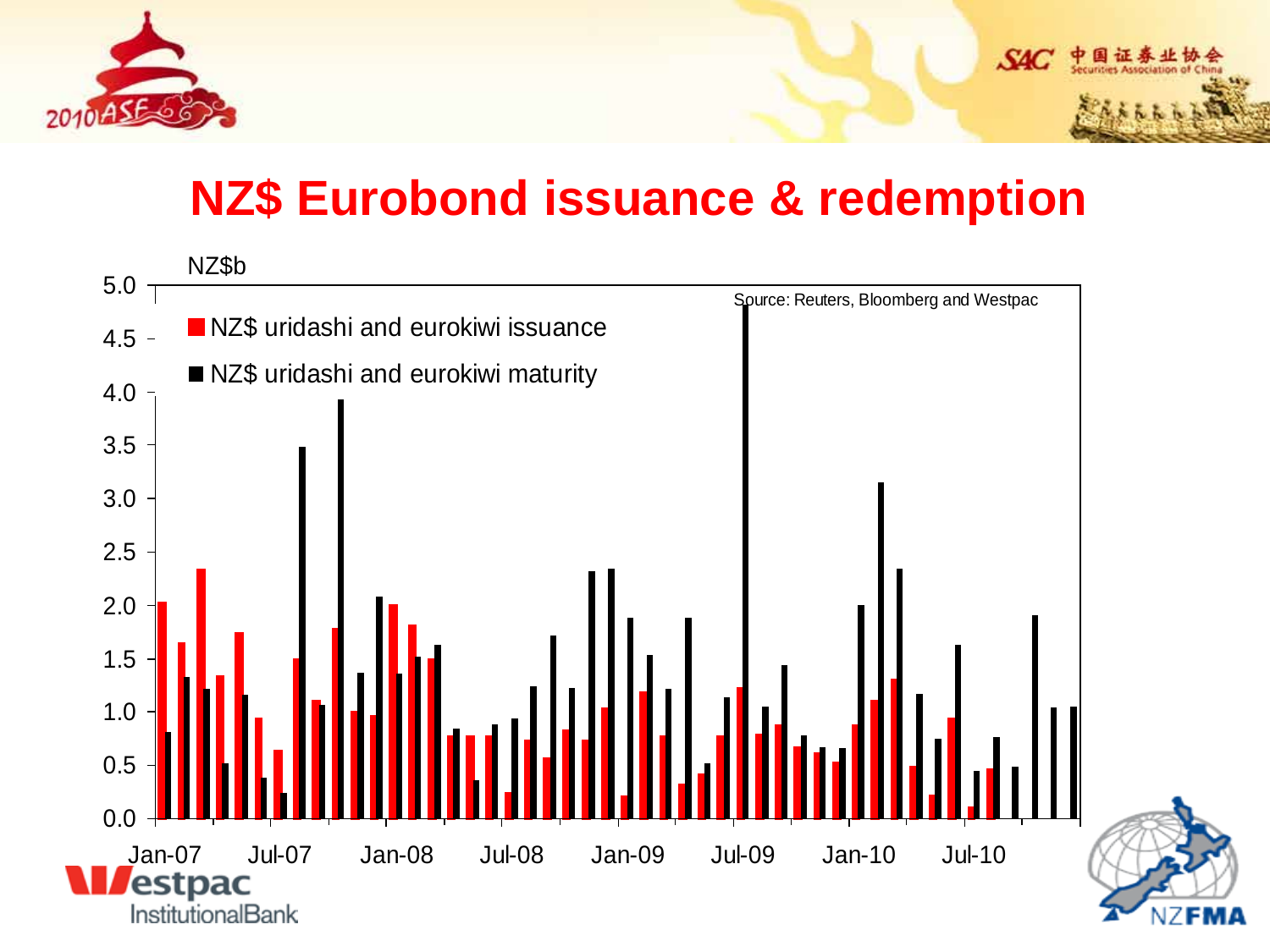

## **Equity Performance**

### § **Equity Market**

- NZ Equity Market cap has been relatively static through 2010
- IPO and Capital Markets Activity low in 2010
- Value of domestic equity turnover relative to GDP is small
- Equity transactions per head of population remain relatively low
- Capital Markets Development Taskforce recommendations



 $SAC$ 

中国证券

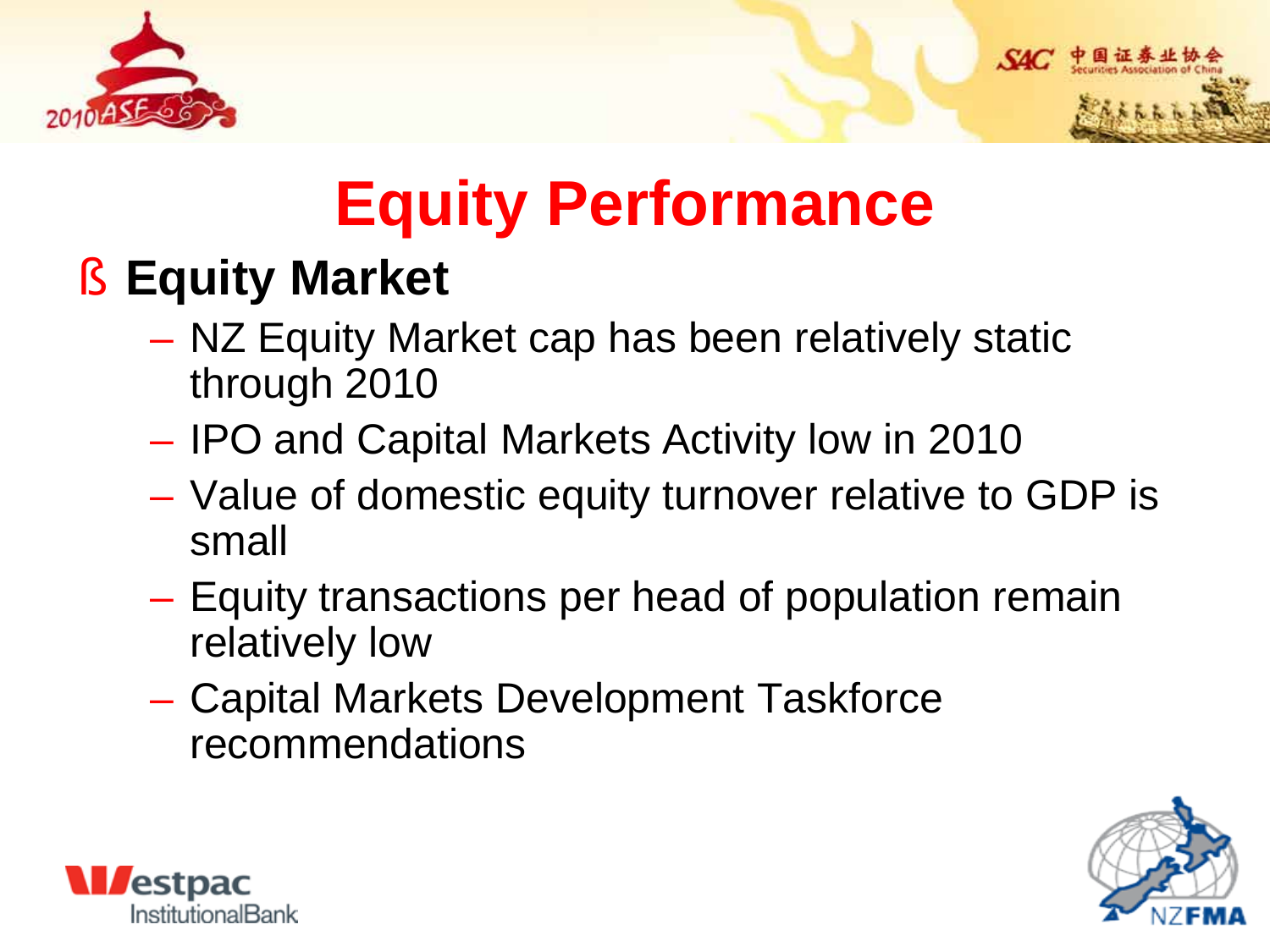

#### **NZ Equities Market capitalisation**

 $S4C$ 

中国证券业

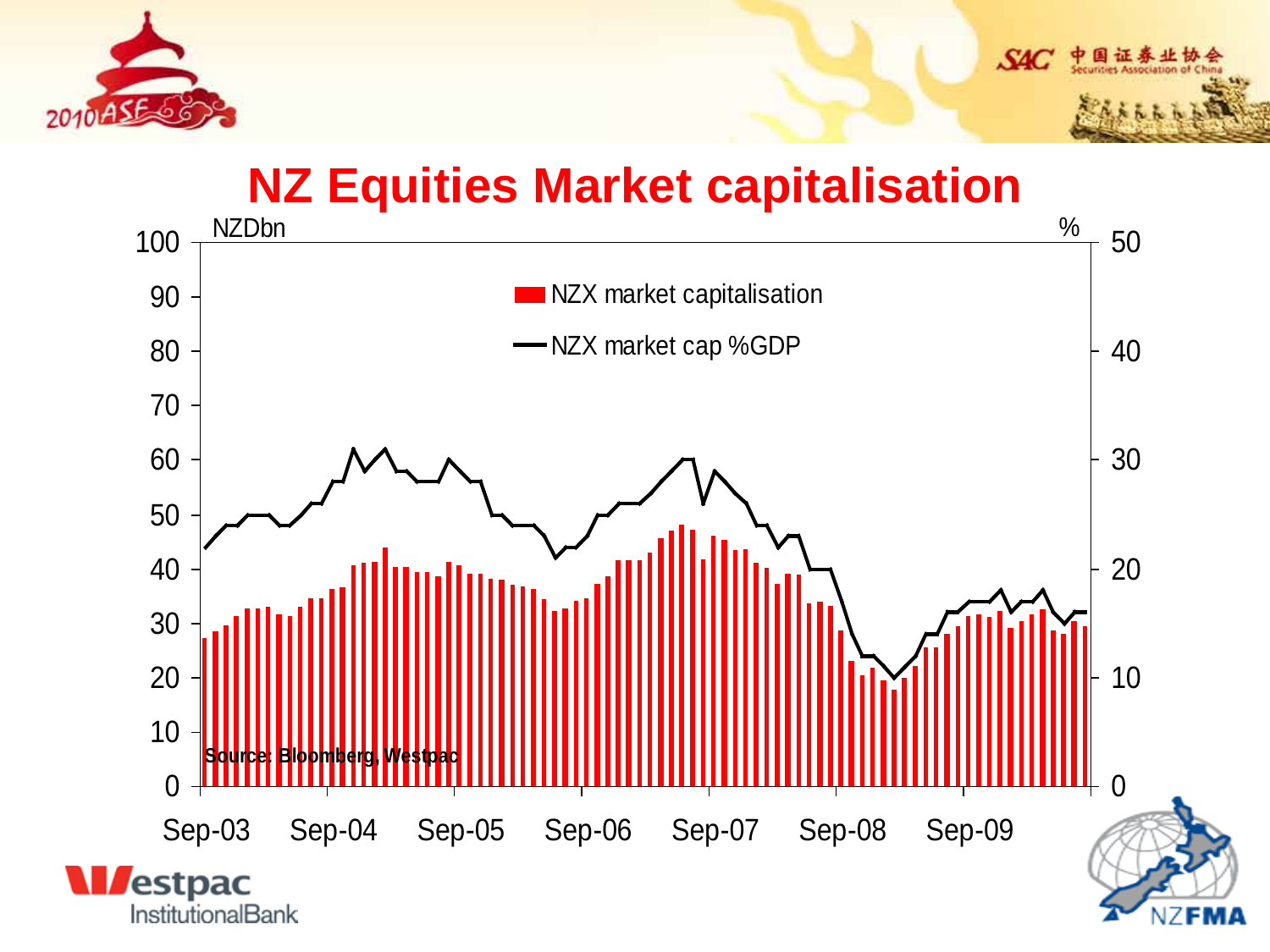

## **Major Developments**

- § The Capital Markets Development Taskforce
	- To improve the products available for the retail investor

- Improve business access to capital at each stage of development
- To improve the regulatory and Tax Environment



 $S4C$